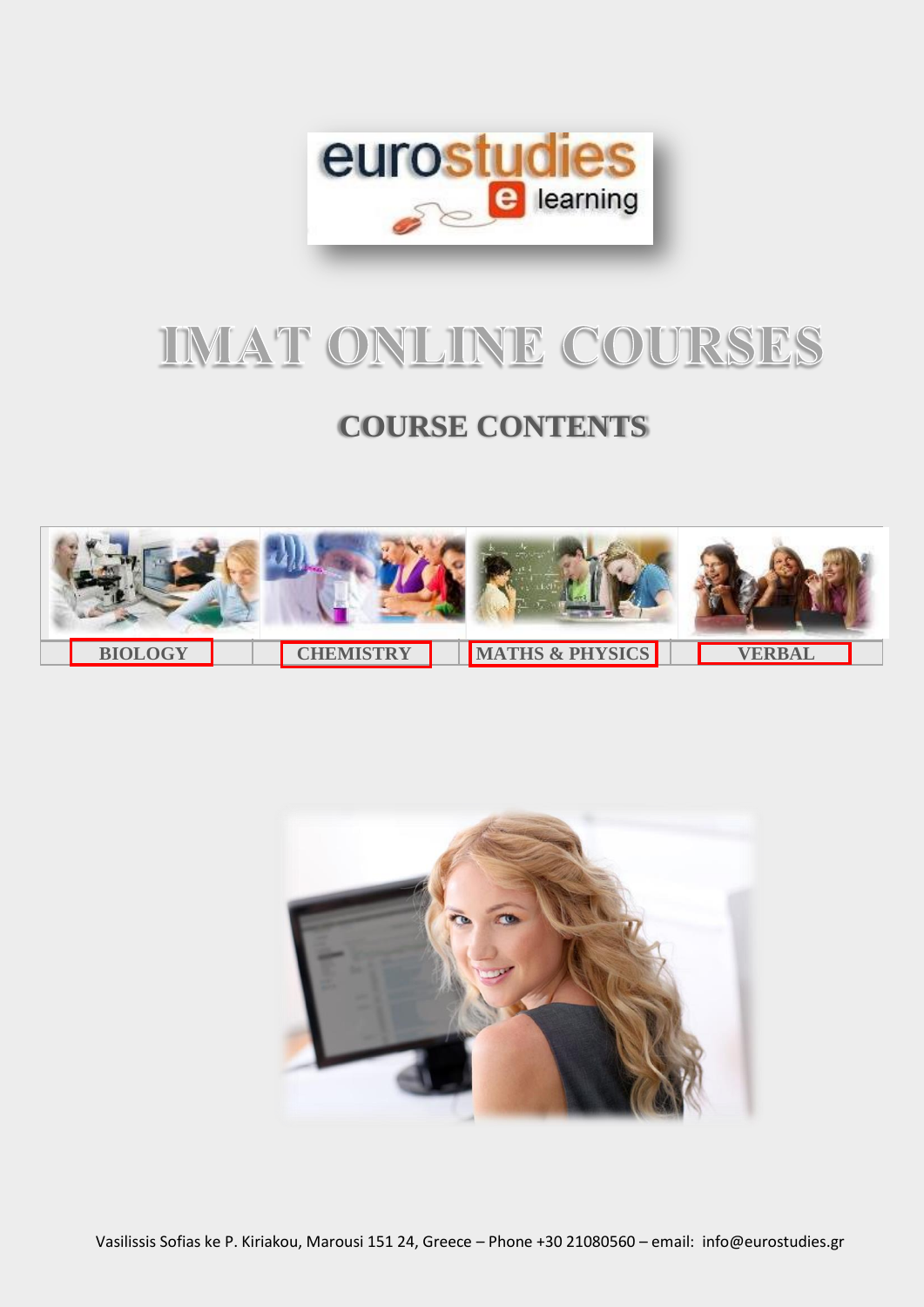# <span id="page-1-0"></span>**BIOLOGY ONLINE**

# **UNIT 1**

Video Presentation: Biology Unit 1 - Lessons & Questions: The Chemicals of Life: Macromolecules, Polymers - Tests: Revision Test 1

# **UNIT 2**

Video Presentation: Biology Unit 2 - Lessons & Questions: The cell theory and ultra-structure of cells, Cell membranes, Cell Division - Tests: Revision Test 2

# **UNIT 3**

Video Presentations: Biology Unit 3 - Lessons & Questions: Energy and Enzymes, Cellular Respiration, Photosynthesis - Tests: Revision Test 3

# **UNIT 4**

Video Presentation: Biology Unit 4 - Lessons & Questions: Mendels experiments: Monohybridism and Dihybridism, Interactions between the alleles of one gene, Chromosomal Theory of Inheritance - Tests: Revision Test 4

# **UNIT 5**

Video Presentation: Biology Unit 5 - Lessons & Questions: Molecular Biology, Central Dogma of Biology, Mutations - Tests: Revision Test 5

# **UNIT 6**

Video Presentation: Biology Unit 6 - Lessons & Questions: Tissues, Nervous system, Endocrine system, Cardiovascular system - Tests: Revision Test 6

# **UNIT 7**

Video Presentation: Biology Unit 7 - Lessons & Questions: ANATOMY AND PHYSIOLOGY: Urinary system, Reproductive system, Respiratory system, Digestive system, Skeletal System, Immune System - Tests: Revision Test 7

# **UNIT 8**

Video Presentation: Biology Unit 8 - Lessons & Questions: Genetic Engineering, Evolution Theories - Tests: Revision Test 8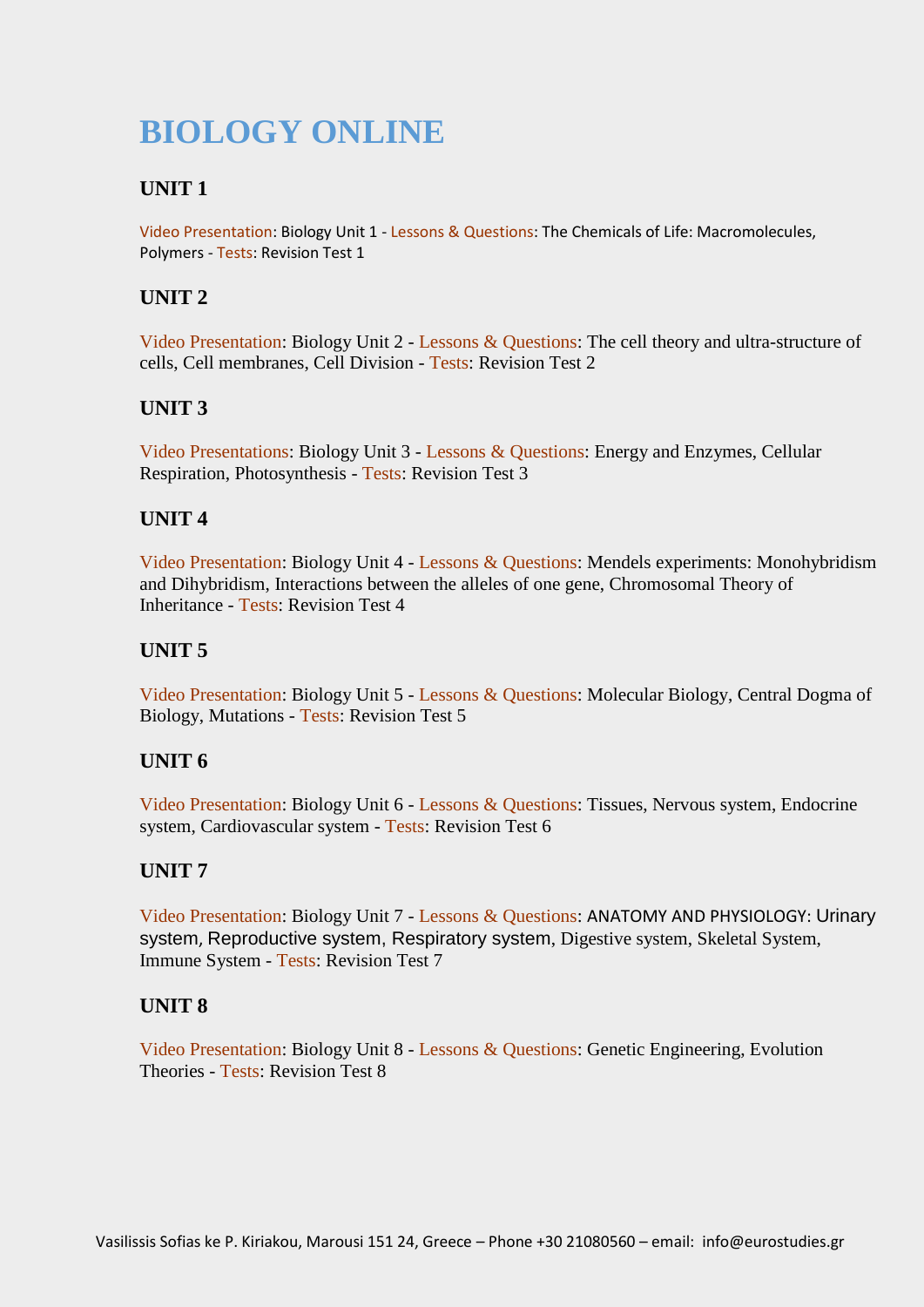# <span id="page-2-0"></span>**CHEMISTRY ONLINE**

# **UNIT 1**

Video Presentation: Chemistry Unit 1 - Lessons & Questions: The Atom, Electron Arrangement - Tests: Revision Test 1

# **UNIT 2**

Video Presentation: Chemistry Unit 2 - Lessons & Questions: Periodicity - Tests: Revision Test 2

# **UNIT 3**

Video Presentations: Chemistry Unit 3 - Lessons & Questions: Ionic Bonding, Covalent Bonding, Molecular Geometry & Bonding, Intermolecular Forces - Tests: Revision Test 3

# **UNIT 4**

Video Presentation: Chemistry Unit 4 - Lessons & Questions: The Mole concept and Avogadro's constant, Chemical Equations, Stoichiometry in Gases and Liquids - Tests: Revision Test 4

# **UNIT 5**

Video Presentation: Chemistry Unit 5 - Lessons & Questions: Theories of Acids and Bases, Properties of Acids and Bases - Tests: Revision Test 5

# **UNIT 6**

Video Presentation: Chemistry Unit 6 - Lessons & Questions: Oxidation and Reduction, Nomenclature of Inorganic Molecules - Tests: Revision Test 6

# **UNIT 7**

Video Presentation: Chemistry Unit 7 - Lessons & Questions: Organic Chemistry, Hydrocarbons, Alcohols, Ethers, Cabonylic compounds, Cabroxylic acids, Amines - Tests: Revision Test 7

#### **UNIT 8**

Video Presentation: Chemistry Unit 8 - Lessons & Questions: Equilibrium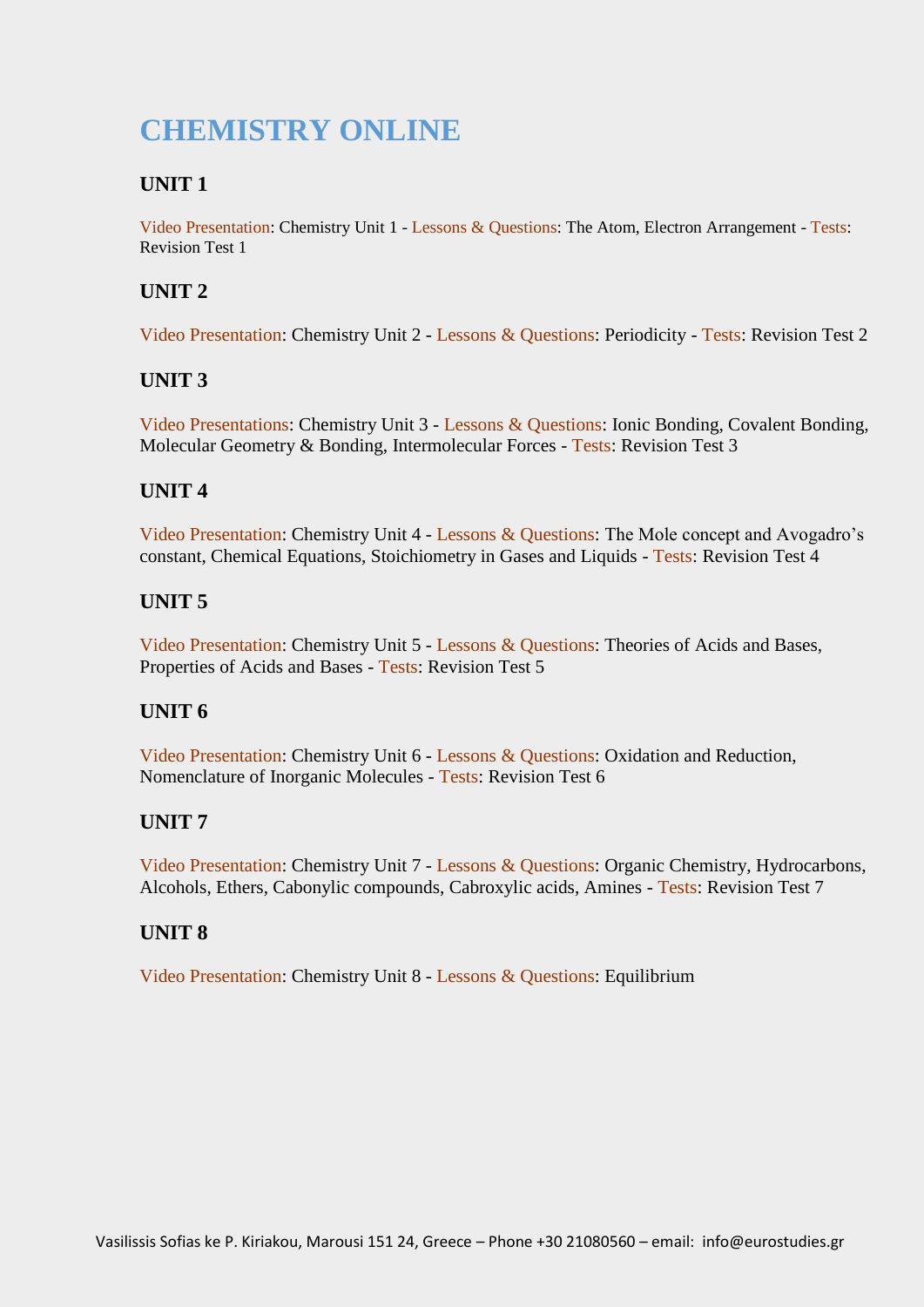# <span id="page-3-0"></span>**MATHS & PHYSICS ONLINE**

# **UNIT 1**

#### **Maths**

Lessons & Questions: Algebraic Identities Lesson, Inequalities, Number Sets.

#### **Physics**

Lessons & Questions: Vectors and Scalars, The SI system

#### **UNIT 2**

#### **Maths**

Lessons & Questions: Power of Integers, Absolute Value, Radicals, Ratio, Proportions, Percent Formula, Work Problem

Tests: Drill 1

#### **Physics**

Lessons & Questions: Linear momentum, Kinematic concepts

#### **UNIT 3**

#### **Maths**

Lessons & Questions: Solid Geometry, Squares, Angles

#### **Physics**

Lessons & Questions: The concept of force, TORQUE

### **UNIT 4**

#### **Maths**

Lessons & Questions: Logarithms

Tests: Geometry Review Questions, Drill 2

#### **Physics**

Lessons & Questions: Work, Energy and Power

Tests: Physics Review Questions, Physics Drill 1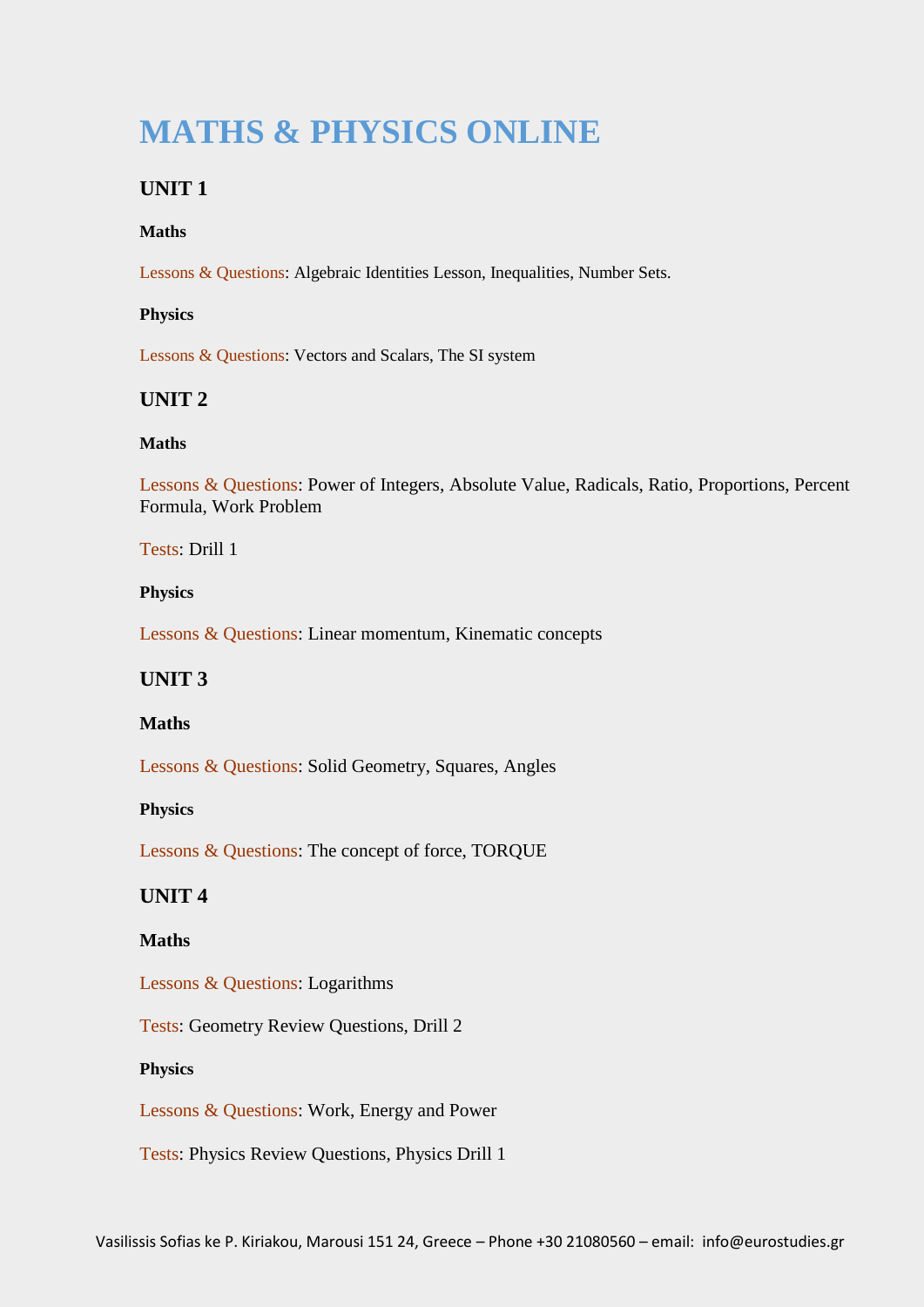# **UNIT 5**

#### **Maths**

Lessons & Questions: Coordinate Geometry, Trigonometry

#### **Physics**

Lessons & Questions: Density, Pressure, Archimedes Principle - Ideal Gases, Thermodynamics

### **UNIT 6**

#### **Maths**

Lessons & Questions: Conics, Statistics

#### **Physics**

Lessons & Questions: Electric Field, Magnetic Field

Tests: Electric Field Exercises

### **UNIT 7**

#### **Maths**

Lessons & Questions: Probability Theory, Permutations – Combinations

Tests: Drill 3

#### **Physics**

Lessons & Questions: Circular motion, Simple Harmonic Motion

#### **UNIT 8**

#### **Maths**

Tests: Revision Test 1, Revision Test 2

#### **Physics**

Tests: Drill 2, Drill 3, Drill 4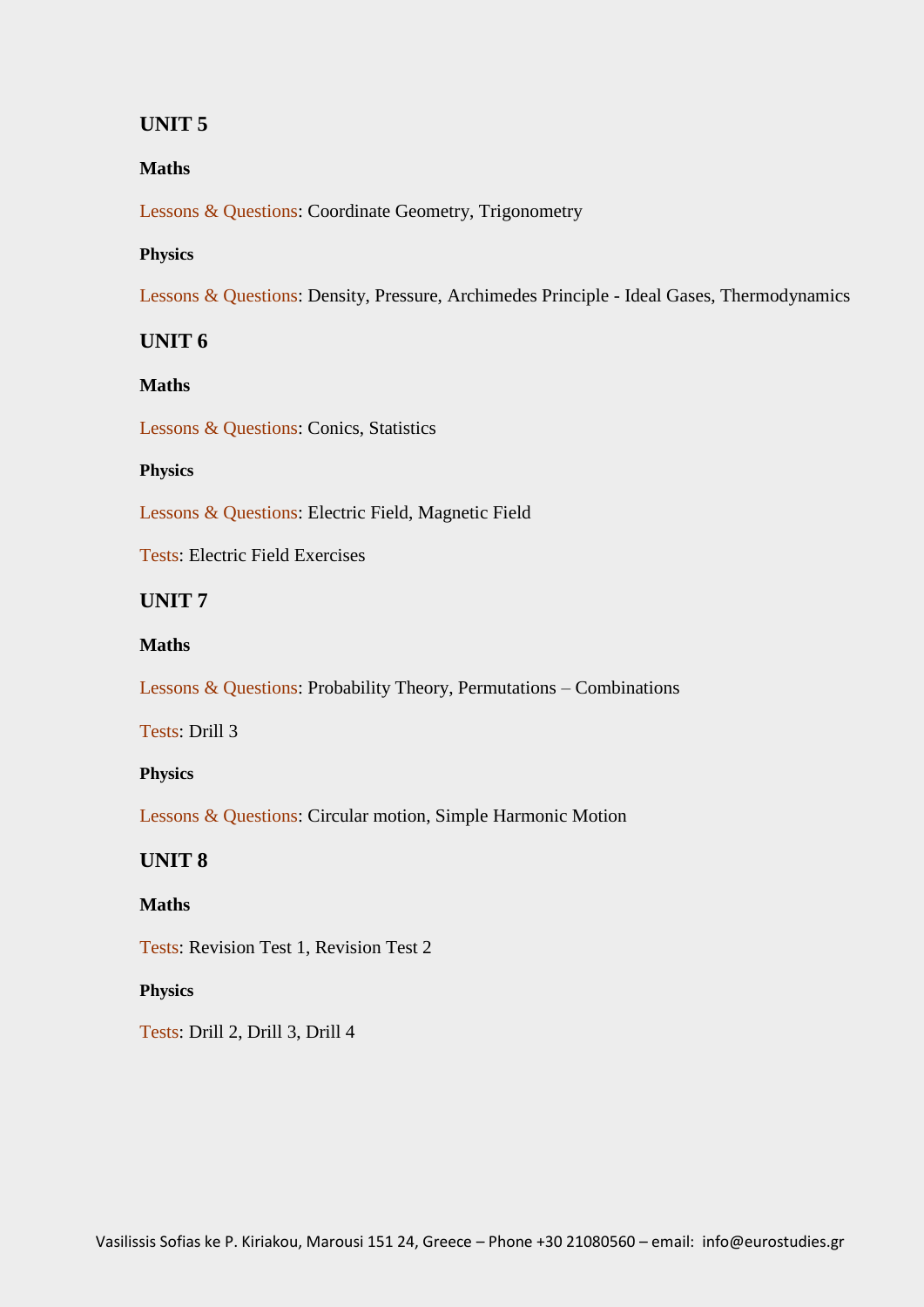#### <span id="page-5-0"></span>**VERBAL ONLINE: GENERAL KNOWLEDGE AND LOGICAL REASONING**

#### **UNIT 1**

How to Answer Verbal Questions

Tests: Verbal Questions 1, Thinking Skills 1

### **UNIT 2**

How to Answer Verbal Questions

Tests: Verbal Questions 2, Thinking Skills 2

# **UNIT 3**

How to Answer Verbal Questions

Tests: Verbal Questions 3, Thinking Skills 3

### **UNIT 4**

How to Answer Verbal Questions

Tests: Verbal Questions 4, Thinking Skills 4

# **UNIT 5**

How to Answer Verbal Questions

Tests: Verbal Questions 5, Thinking Skills 5

#### **UNIT 6**

How to Answer Verbal Questions

Tests: Verbal Questions 6, Thinking Skills 6

#### **UNIT 7**

How to Answer Verbal Questions

Tests: Verbal Questions 7, Thinking Skills 7

# **UNIT 8**